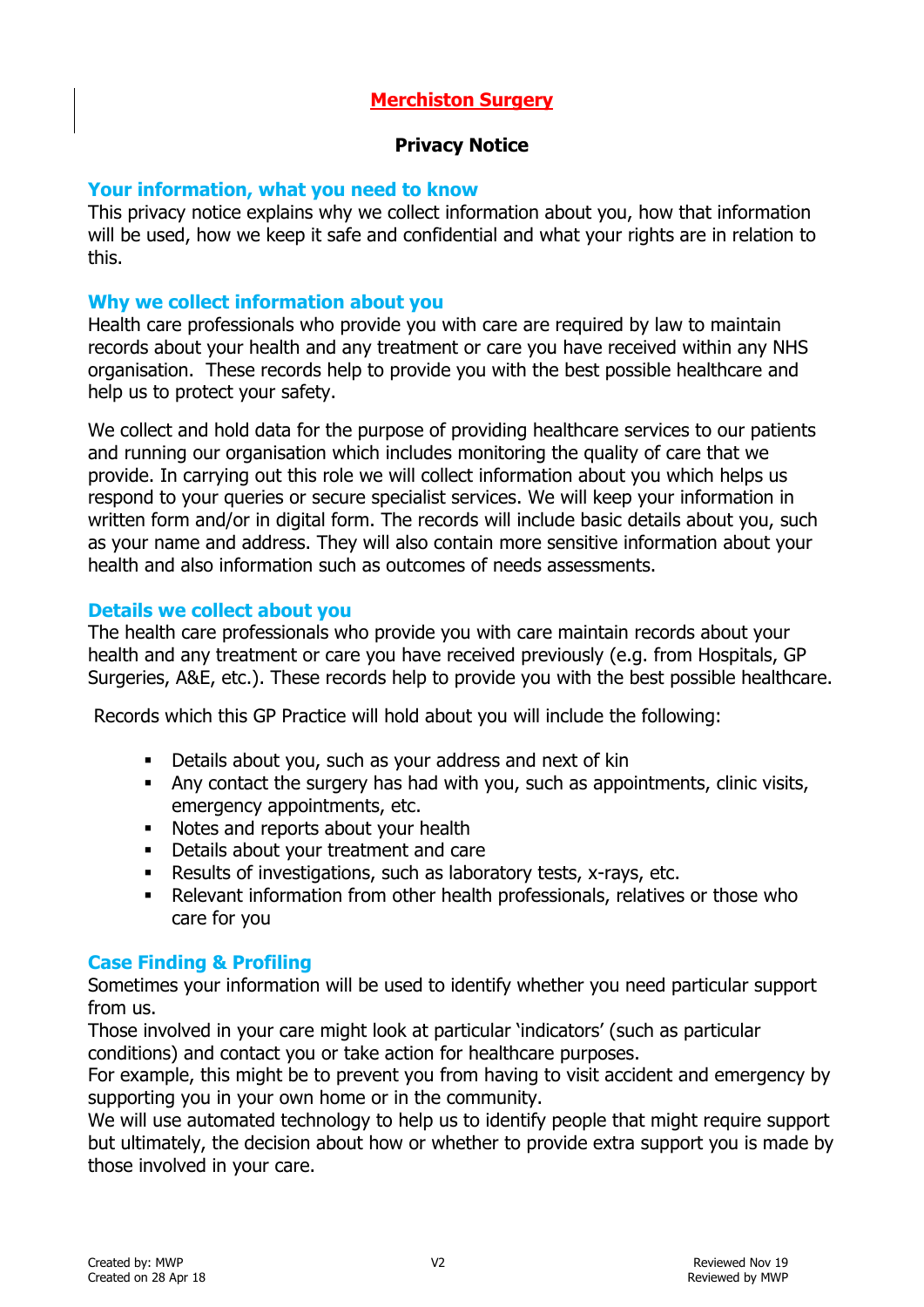Our Data Protection Officer will be happy to speak to you about this if you have concerns or objections.

# **How we keep your information confidential and safe**

Everyone working for our organisation is subject to the Common Law Duty of Confidence. Information provided in confidence will only be used for the purposes advised with consent given by the patient, unless there are other circumstances covered by the law. The NHS Digital [Code of Practice on Confidential Information](http://systems.digital.nhs.uk/infogov/codes/cop/code.pdf) applies to all NHS staff and they are required to protect your information, inform you of how your information will be used, and allow you to decide if and how your information can be shared. All our staff are expected to make sure information is kept confidential and receive regular training on how to do this.

The health records we use will be electronic, on paper or a mixture of both, and we use a combination of working practices and technology to ensure that your information is kept confidential and secure. Your records are backed up securely in line with NHS standard procedures. We ensure that the information we hold is kept in secure locations, is protected by appropriate security and access is restricted to authorised personnel.

We also make sure external data processors that support us are legally and contractually bound to operate and prove security arrangements are in place where data that could or does identify a person are processed.

We are committed to protecting your privacy and will only use information collected lawfully in accordance with:

- Data Protection Legislation
- General Data Protection Regulation
- **Human Rights Act**
- **EXECOMMON Law Duty of Confidentiality**
- NHS Codes of Confidentiality and Information Security
- Health and Social Care Act 2015
- And all applicable legislation

We maintain our duty of confidentiality to you at all times. We will only ever use or pass on information about you if we reasonably believe that others involved in your care have a genuine need for it. We will not disclose your information to any third party without your permission unless there are exceptional circumstances (such as a risk of serious harm to yourself or others) or where the law requires information to be passed on.

# **How we use your information**

Improvements in information technology are also making it possible for us to share data with other healthcare organisations for the purpose of providing you, your family and your community with better care. For example it is possible for healthcare professionals in other services to access your record with your permission when the practice is closed. This is explained further in the Local Information Sharing section below.

Under the powers of the Health and Social Care Act 2015, NHS Digital can request personal confidential data from GP Practices without seeking patient consent for a number of specific purposes, which are set out in law. These purposes are explained below.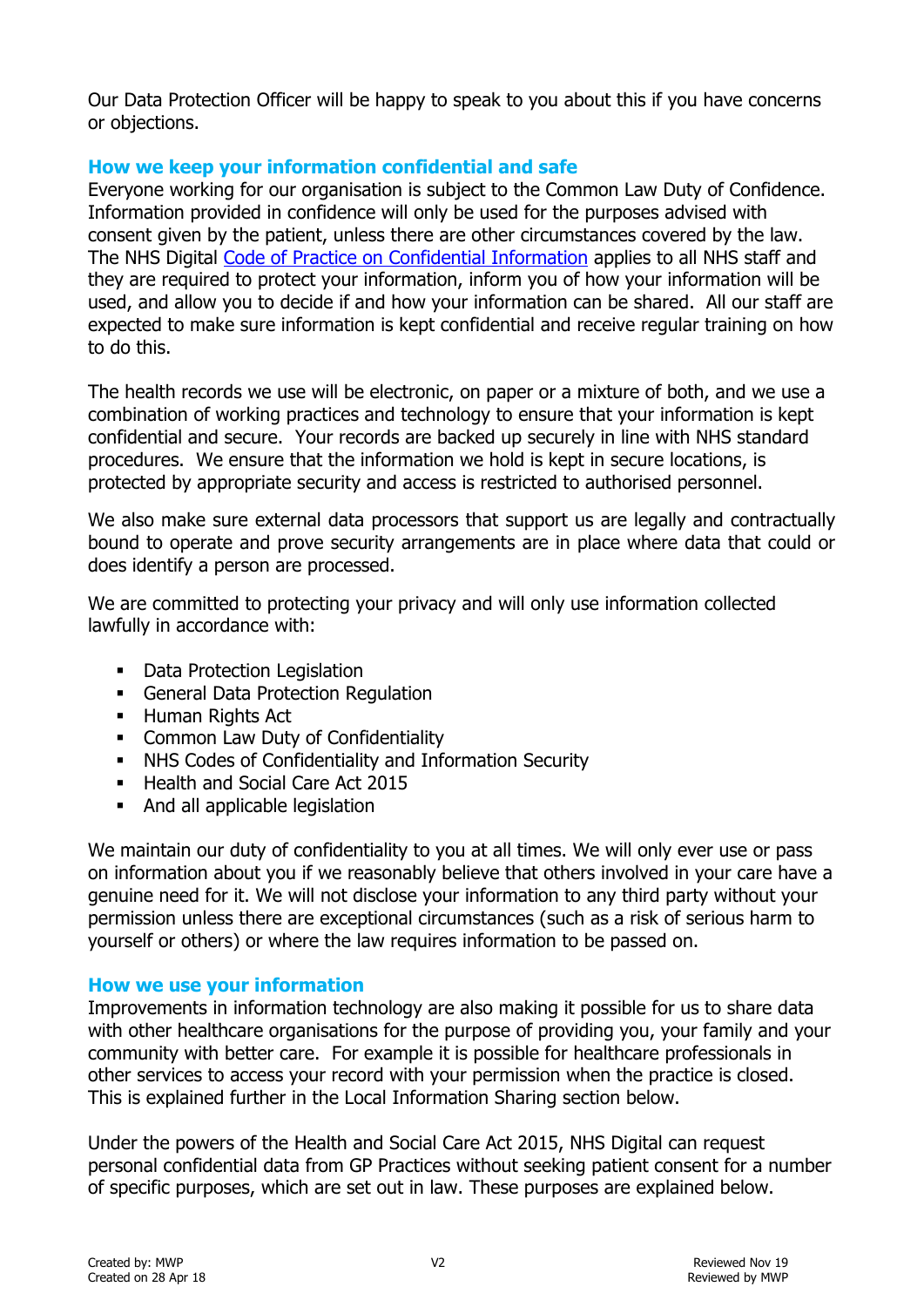You can choose to withdraw your consent to your personal data being shared for these purposes. When we are about to participate in a new data-sharing project we will display prominent notices in the Practice and on our website at least four weeks before the scheme is due to start. Instructions will be provided to explain what you have to do to 'opt-out' of the new scheme. Please be aware that it may not be possible to opt out of one scheme and not others, so you may have to opt out of all the schemes if you do not wish your data to be shared.

You can object to your personal information being shared with other healthcare providers but should be aware that this may, in some instances, affect your care as important information about your health might not be available to healthcare staff in other organisations. If this limits the treatment that you can receive then the practice staff will explain this to you at the time you object.

To ensure you receive the best possible care, your records are used to facilitate the care you receive. Information held about you may be used to help protect the health of the public and to help us manage the NHS.

### **Clinical audit**

Information will be used by the CCG for clinical audit to monitor the quality of the service provided to patients with long terms conditions. When required, information will be held centrally and used for statistical purposes (e.g. the National Diabetes Audit). When this happens, strict measures are taken to ensure that individual patients cannot be identified from the data.

#### **Clinical Research**

We get requests from organisations to use our information for research purposes - we will always ask your permission before releasing any information for this purpose.

### **Improving Diabetes Care**

Information that does not identify individual patients is used to enable focussed discussions to take place at practice-led local diabetes review meetings between health care professionals. This enables the professionals to improve the management and support of these patients.

### **Individual Funding Request**

An 'Individual Funding Request' is a request made on your behalf, with your consent, by a clinician, for funding of specialised healthcare which falls outside the range of services and treatments that CCG has agreed to commission for the local population. An Individual Funding Request is taken under consideration when a case can be set out by a patient's clinician that there are exceptional clinical circumstances which make the patient's case different from other patients with the same condition who are at the same stage of their disease, or when the request is for a treatment that is regarded as new or experimental and where there are no other similar patients who would benefit from this treatment. A detailed response, including the criteria considered in arriving at the decision, will be provided to the patient's clinician.

### **Invoice Validation**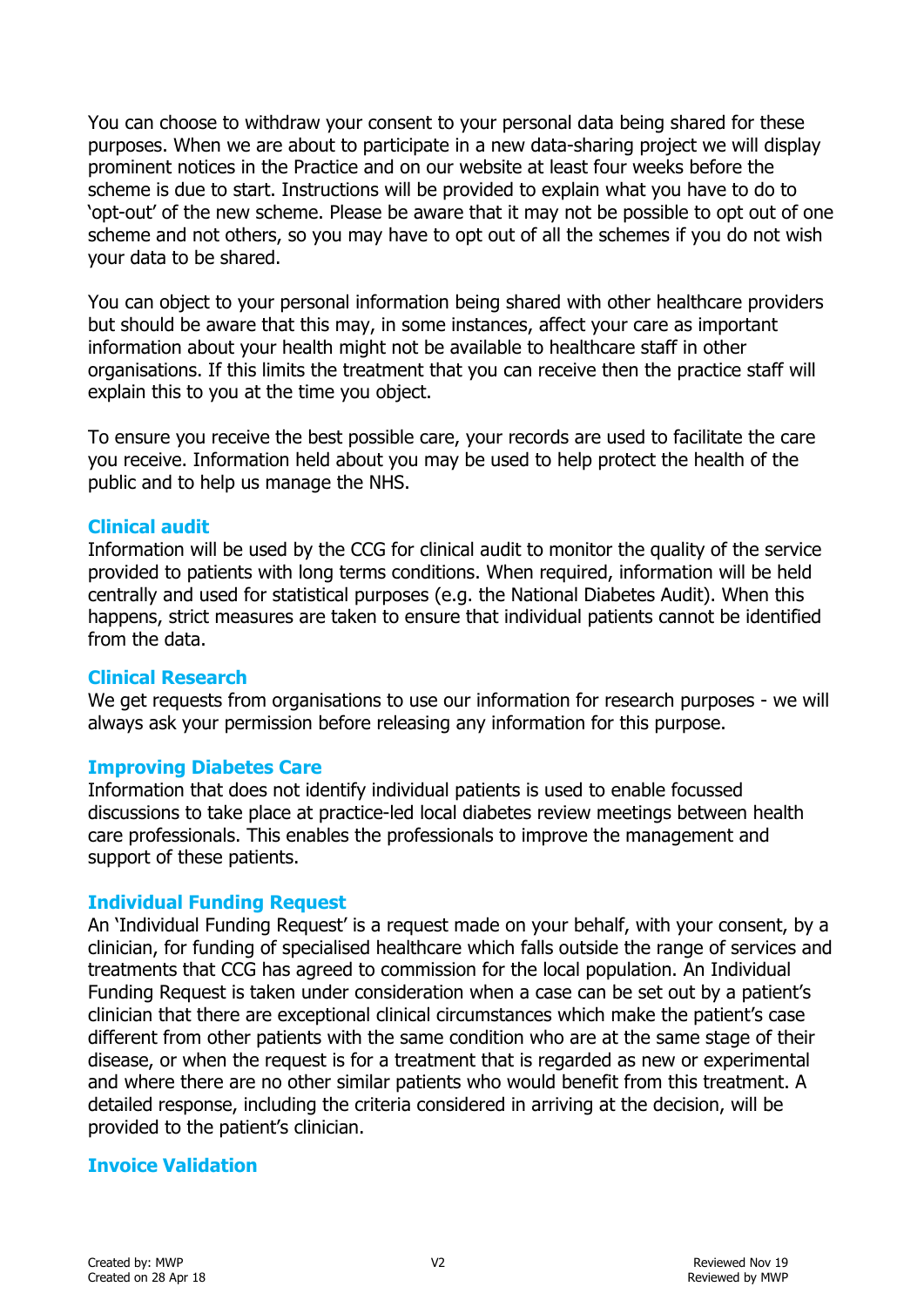Invoice validation is an important process. It involves using your NHS number to identify which CCG is responsible for paying for your treatment. Section 251 of the NHS Act 2006 provides a statutory legal basis to process data for invoice validation purposes. We can also use your NHS number to check whether your care has been funded through specialist commissioning, which NHS England will pay for. The process makes sure that the organisations providing your care are paid correctly.

### **Local Information Sharing**

Your GP electronic patient record is held securely and confidentially on an electronic system managed by your registered GP practice. If you require attention from a health professional such as an Emergency Department, Minor Injury Unit or Out Of Hours service, the professionals treating you are better able to give you safe and effective care if relevant information from your GP record is available to them.

Where available, this information can be shared electronically with other local health and care providers via a secure system designed for this purpose. Depending on the service you are using and your health and care needs, this may involve the professional accessing a secure system that enables them to view relevant parts of your GP electronic patient record.

In all cases, your information is only accessed and used by authorised health and social care professionals in locally based organisations who are involved in providing or supporting your direct care. Your permission will be asked before the information is accessed, other than in exceptional circumstances (e.g. emergencies) if the healthcare professional is unable to ask you and this is deemed to be in your best interests (which will then be logged).

# **National Fraud Initiative - Cabinet Office**

The use of data by the Cabinet Office for data matching is carried out with statutory authority under Part 6 of the Local Audit and Accountability Act 2014. It does not require the consent of the individuals concerned under Data Protection legislation. Data matching by the Cabinet Office is subject to a Code of Practice. For further information see: [https://www.gov.uk/government/publications/code-of-data-matching-practice-for-national](https://www.gov.uk/government/publications/code-of-data-matching-practice-for-national-fraud-initiative)[fraud-initiative](https://www.gov.uk/government/publications/code-of-data-matching-practice-for-national-fraud-initiative)

# **National Registries**

National Registries (such as the Learning Disabilities Register) have statutory permission under Section 251 of the NHS Act 2006, to collect and hold service user identifiable information without the need to seek informed consent from each individual service user.

# **Risk Stratification**

'Risk stratification for case finding' is a process for identifying and managing patients who have or may be at-risk of health conditions (such as diabetes) or who are most likely to need healthcare services (such as people with frailty). Risk stratification tools used in the NHS help determine a person's risk of suffering a particular condition and enable us to focus on preventing ill health before it develops.

Information about you is collected from a number of sources including NHS Trusts, GP Federations and your GP Practice. A risk score is then arrived at through an analysis of your de-identified information. This can help us identify and offer you additional services to improve your health.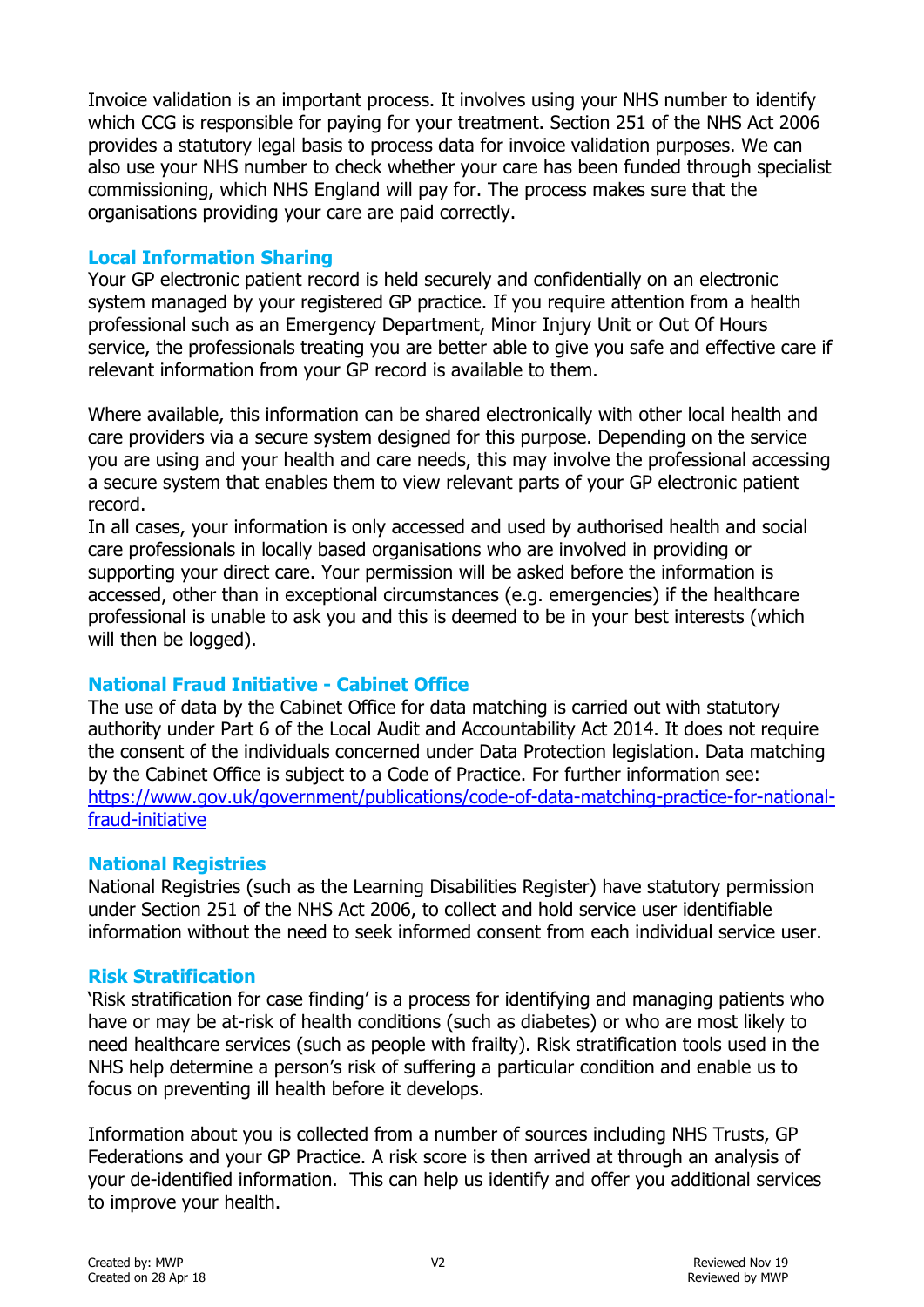Risk-stratification data may also be used to improve local services and commission new services, where there is an identified need. In this area, risk stratification may be commissioned by the Clinical Commissioning Group. Section 251 of the NHS Act 2006 provides a statutory legal basis to process data for risk stratification purposes. Further information about risk stratification is available from:

[https://www.england.nhs.uk/ourwork/tsd/ig/risk-stratification /](https://www.england.nhs.uk/ourwork/tsd/ig/risk-stratification%20/)

If you do not wish information about you to be included in any risk stratification programmes, please let us know. We can add a code to your records that will stop your information from being used for this purpose. Please be aware that this may limit the ability of healthcare professionals to identify if you have or are at risk of developing certain serious health conditions.

# **Safeguarding**

To ensure that adult and children's safeguarding matters are managed appropriately, access to identifiable information will be shared in circumstances where it's legally required for the safety of the individuals concerned.

# **Summary Care Record (SCR)**

The NHS in England uses a national electronic record called the Summary Care Record (SCR) to support patient care. It contains key information from your GP record. Your SCR provides authorised healthcare staff with faster, secure access to essential information about you in an emergency or when you need unplanned care, where such information would otherwise be unavailable.

Summary Care Records are there to improve the safety and quality of your care. SCR core information comprises your allergies, adverse reactions and medications. An SCR with additional information can also include reason for medication, vaccinations, significant diagnoses / problems, significant procedures, anticipatory care information and end of life care information. Additional information can only be added to your SCR with your agreement.

Please be aware that if you choose to opt-out of SCR, NHS healthcare staff caring for you outside of this surgery may not be aware of your current medications, allergies you suffer from and any bad reactions to medicines you have had, in order to treat you safely in an emergency. Your records will stay as they are now with information being shared by letter, email, fax or phone. If you wish to opt-out of having an SCR please return a completed opt-out form to the practice.

# **Supporting Medicines Management**

The Medicines Optimsation Team (MOT) is commissioned by Swindon CCG to support GP Practices to ensure prescribing is both cost and clinically effective as weel as safe. This work will usually comprise of audit work or medicationreviews but may also include checking the medicines alongside hospital discharge or clinic letters if requested to do so by your GP practice.

The MOT also complete work in Swindon residential and nursing homes, requiring remote access to the GP records to safely and comprehensively conduct assessments and reviews of residents and document this live into patient records. Without this access, assessments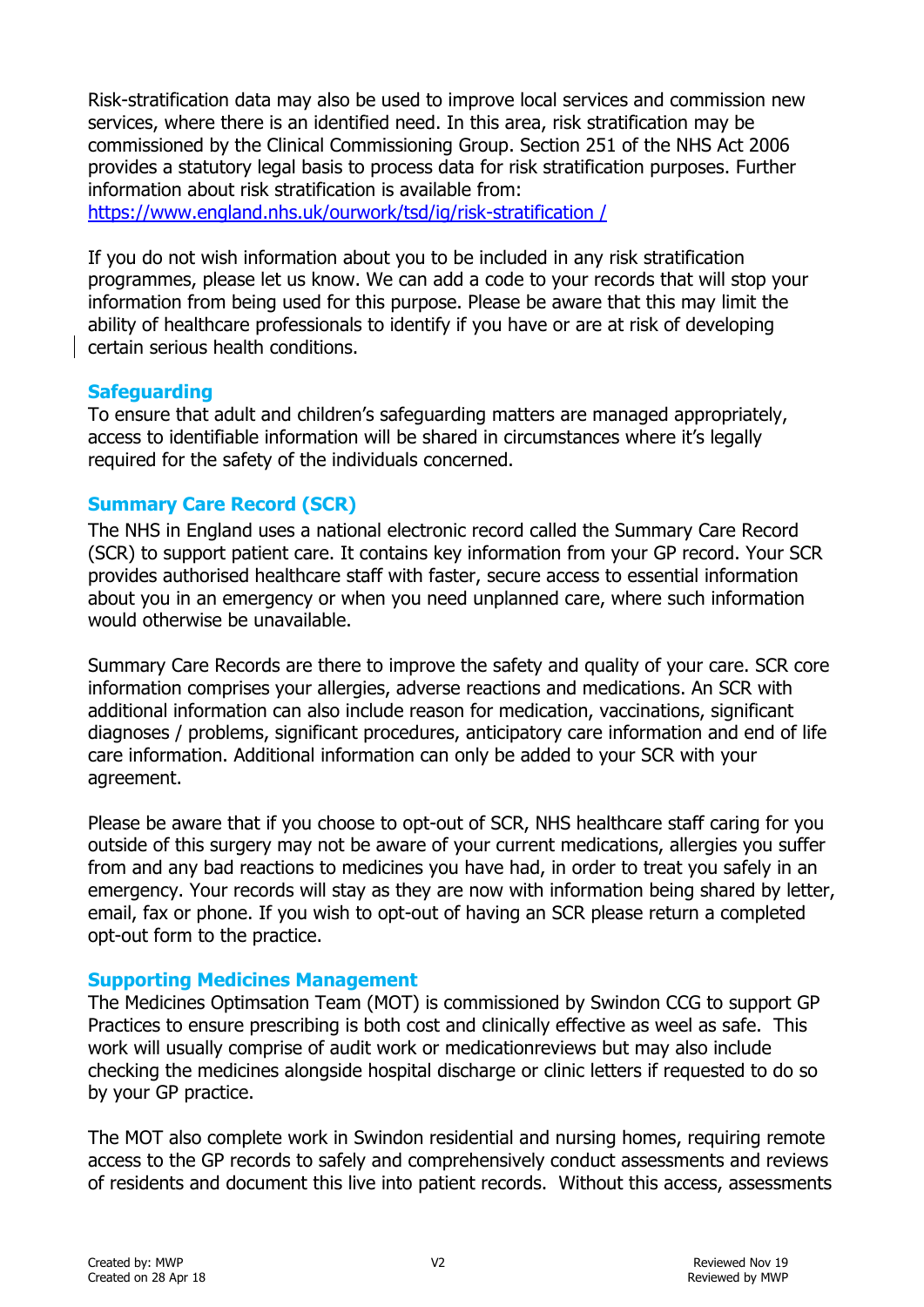are limited and there is a risk key clinical information regarding the resident could be missed impacting on patient care.

The MOT is comprised of a variety of healthcare professionals and as such, all have a duty of care and use clinical judgement to determine whether or not it is relevant or appropriate to access a patient record for the piece of work completed. As aprt of being a healthcare professional, all members of the MOT do not access any records which are not required.

If there is a need to transfer patient identifiable information between the MOT, GP practices, and care/nursing homes this will be done securely. Records are not stored for longer than is absolutely necessary in accordance with Swindon CCG Information Governance policies.

Legal Basis and Consent

For the purpose of Direct Patient Care in which an individual is receiving or in need of health care where there would be an expectation that information about that individual is shared between staff that can demonstrate a legitimate interest with the Patient

### **Supporting Locally Commissioned Services**

CCGs support GP practices by auditing anonymised data to monitor locally commissioned services, measure prevalence and support data quality. The data does not include identifiable information and is used to support patient care and ensure providers are correctly paid for the services they provide.

### **Data Retention**

We manage patient records in line with the [Records Management NHS Code of](http://webarchive.nationalarchives.gov.uk/20160729133355/http:/systems.hscic.gov.uk/infogov/iga/rmcop16718.pdf) Practice for [Health and Social Care](http://webarchive.nationalarchives.gov.uk/20160729133355/http:/systems.hscic.gov.uk/infogov/iga/rmcop16718.pdf) which sets the required standards of practice in the management of records for those who work within or under contract to NHS organisations in England, based on current legal requirements and professional best practice.

### **Who are our partner organisations?**

We may also have to share your information, subject to strict agreements on how it will be used, with the following organisations:

- **NHS Trusts**
- **Specialist Trusts**
- GP Federations
- **Independent Contractors such as dentists, opticians, pharmacists**
- **Private Sector Providers**
- **Voluntary Sector Providers**
- **Ambulance Trusts**
- Clinical Commissioning Groups
- **Social Care Services**
- $\blacksquare$  Local Authorities
- **Education Services**
- **Fire and Rescue Services**
- **Police**
- Other 'data processors'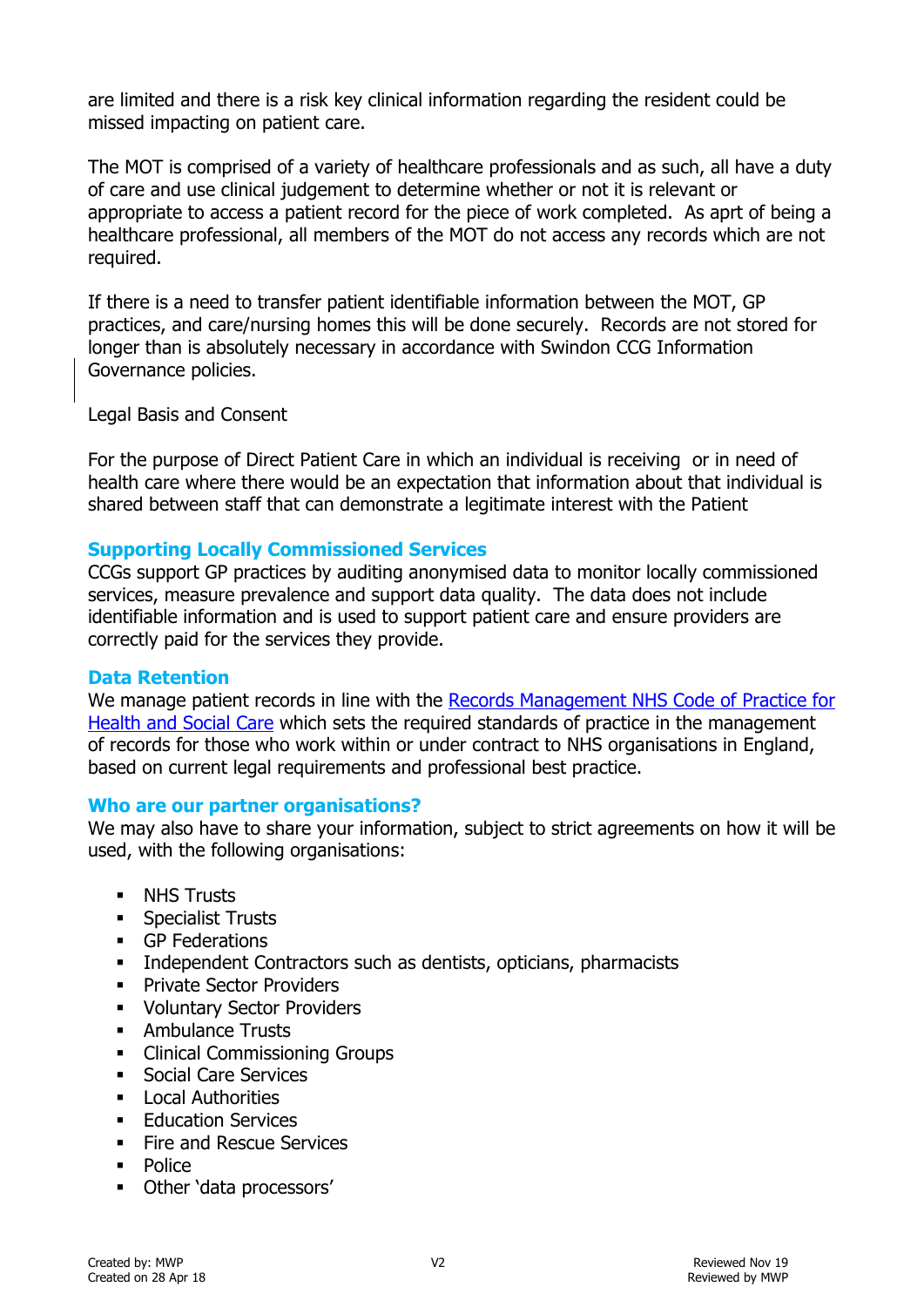We will never share your information outside of health partner organisations without your explicit consent unless there are exceptional circumstances such as when the health or safety of others is at risk, where the law requires it or to carry out a statutory function.

Within the health partner organisations (NHS and Specialist Trusts) and in relation to the above mentioned themes – Risk Stratification, Invoice Validation, Supporting Medicines Management, Summary Care Record – we will assume you are happy for your information to be shared unless you choose to opt-out (see below).

This means you will need to express an explicit wish to not have your information shared with the other organisations; otherwise it will be automatically shared. We are required by law to report certain information to the appropriate authorities. This is only provided after formal permission has been given by a qualified health professional. There are occasions when we must pass on information, such as notification of new births, where we encounter infectious diseases which may endanger the safety of others, such as meningitis or measles (but not HIV/AIDS), and where a formal court order has been issued. Our guiding principle is that we are holding your records in strictest confidence.

# **Your right to withdraw consent for us to share your personal information (Opt-Out)**

If you are happy for your data to be extracted and used for the purposes described in this privacy notice then you do not need to do anything. If you do not want your information to be used for any purpose beyond providing your care you can choose to opt-out. If you wish to do so, please let us know so we can code your record appropriately. We will respect your decision if you do not wish your information to be used for any purpose other than your care but in some circumstances we may still be legally required to disclose your data.

There are two main types of opt-out.

# **Type 1 Opt-Out**

If you do not want information that identifies you to be shared outside the practice, for purposes beyond your direct care, you can register a 'Type 1 Opt-Out'**.** This prevents your confidential personal information from being used other than in particular circumstances required by law, such as a public health emergency like an outbreak of a pandemic disease.

# **Type 2 Opt-Out**

NHS Digital collects information from a range of places where people receive care, such as hospitals and community services. If you do not want your personal confidential information to be shared outside of NHS Digital, for purposes other than for your direct care, you can register a 'Type 2 Opt-Out'. For further information about Type 2 Opt-Outs, please contact NHS Digital Contact Centre at [enquiries@hscic.gov.uk](mailto:enquiries@hscic.gov.uk) referencing 'Type 2 Opt-Outs – Data Requests' in the subject line; or call NHS Digital on (0300) 303 5678; or visit the website [http://content.digital.nhs.uk/article/7092/Information-on-type-2](http://content.digital.nhs.uk/article/7092/Information-on-type-2-opt-outs) [opt-outs](http://content.digital.nhs.uk/article/7092/Information-on-type-2-opt-outs)

If you wish to discuss or change your opt-out preferences at any time please contact Reception: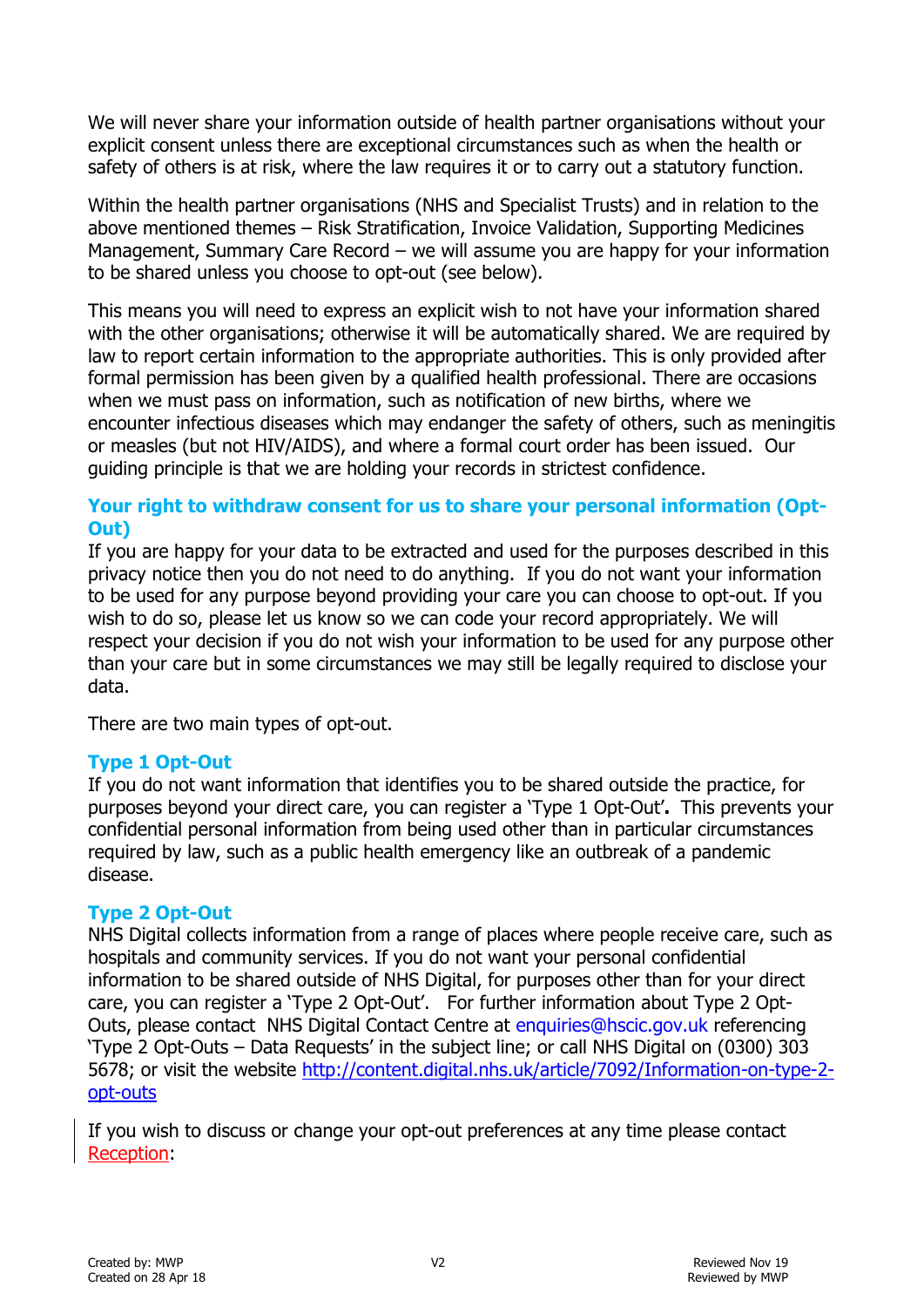NHS Digital is developing a new system to give you more control over how your identifiable information is used. We will tell you more once details are released.

### **Access to your information**

Under Data Protection Legislation everybody has the right to see, or have a copy, of data we hold that can identify you, with some exceptions. You do not need to give a reason to see your data. If you want to access your data you must make the request in writing. Under special circumstances, some information may be withheld. We may charge a reasonable fee for the administration of the request.

If you wish to have a copy of the information we hold about you, please contact: Reception for an application form

### **Change of Details**

It is important that you tell the person treating you if any of your details such as your name or address have changed or if any of your details are incorrect in order for this to be amended. Please inform us of any changes so our records for you are accurate and up to date.

#### **Mobile telephone number**

If you provide us with your mobile phone number we may use this to send you reminders about your appointments or other health screening information. Please let us know if you do not wish to receive reminders on your mobile.

#### **Notification**

Data Protection Legislation requires organisations to register a notification with the Information Commissioner to describe the purposes for which they process personal and sensitive information.

We are registered as a Data Controller and our registration can be viewed online in the public register at: [http://ico.org.uk/what\\_we\\_cover/register\\_of\\_data\\_controllers](http://ico.org.uk/what_we_cover/register_of_data_controllers)

Any changes to this notice will be published on our website and in a prominent area at the **Practice** 

### **Complaints**

If you have concerns or are unhappy about any of our services, please contact the Practice Manager.

For independent advice about data protection, privacy and data-sharing issues, you can contact:

The Information Commissioner Wycliffe House Water Lane Wilmslow Cheshire SK9 5AF

Phone: 0303 123 1113 Website: [www.ico.gov.uk](http://www.ico.gov.uk/)